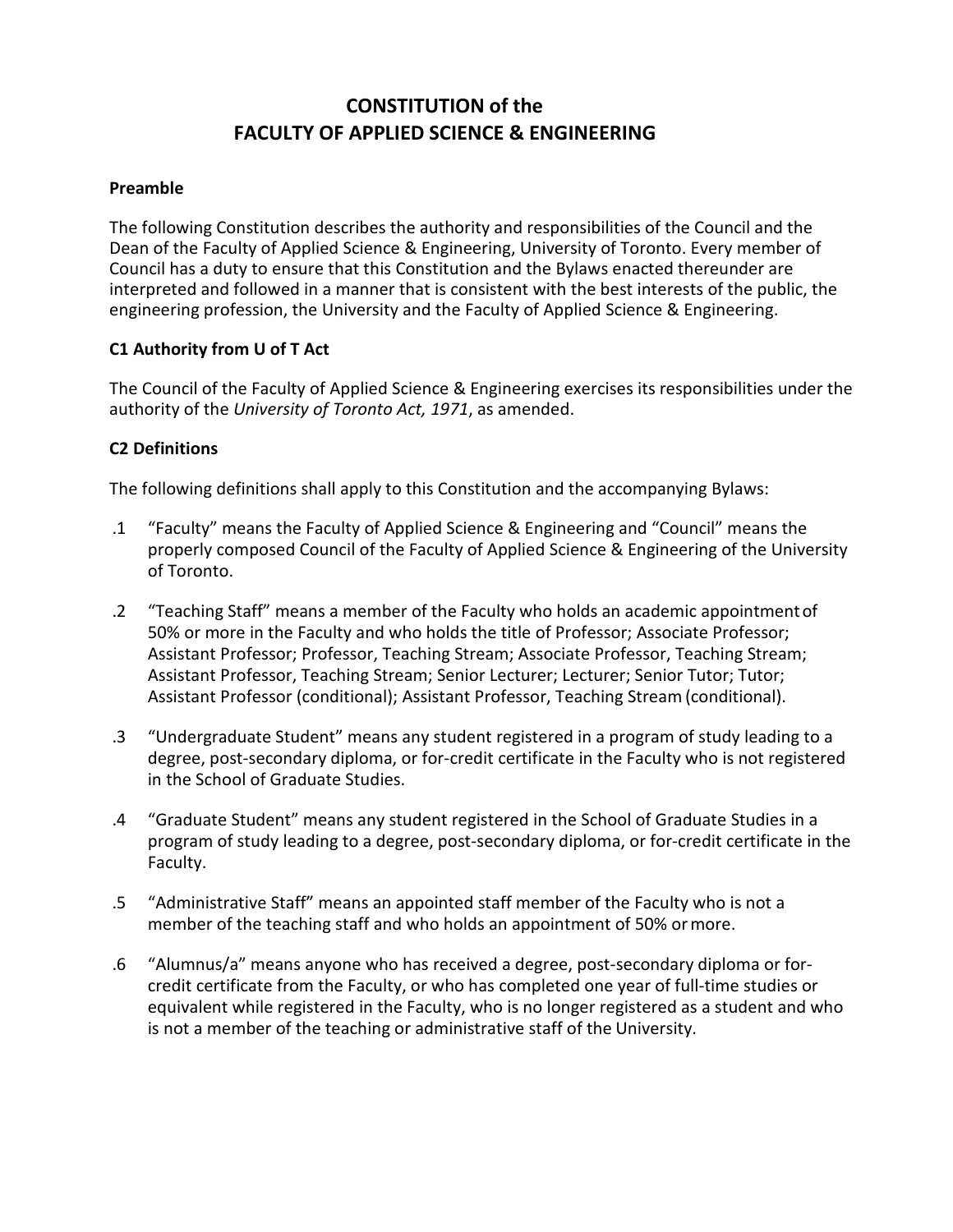# **C3 Officers of Council**

The Officers of Council shall be the Speaker and the Secretary.

.1 The presiding Officer of Council shall be the Speaker, who will be a non-voting memberof Council.

The Speaker shall be elected biennially after the final Council meeting of the academic year for a two-year term. Those eligible for election shall be a member of the Teaching Staff other than the Dean, Vice-Deans, Associate Dean or Standing Committee members.

In the event the Speaker of Council cannot attend a Council meeting, the Dean will appoint an acting Speaker from among the Chairs of the Faculty's departments and divisions and Directors of the Faculty's Extra-Departmental Units A and B.

.2 The recording and corresponding Officer of Council shall be the Secretary as appointed by the Dean in consultation with the Speaker. The Secretary shall be a non-voting ex officio member of Council.

## **C4 Meetings**

- .1 There shall normally be four regular meetings of Council in each academic year. Council will be advised of these meeting dates no later than the end of June of the previous academic year. Notice of each meeting, including a proposed agenda, shall be given to members at least 14 days in advance of the meeting.
- .2 A special meeting may be called by the Speaker of Council, the Dean, or upon the written request of 30 members of the Council. Special meetings shall normally require not less than seven business days' notice to consider the matter(s) requiring the meeting, however, at the discretion of the Speaker, a special meeting may be called with not less than 24 hours' notice. Special meetings shall be for the transaction of such business only as may be specified in the notice of meeting.
- .3 Meetings of Council shall be open to the public except when matters of a confidential nature may be discussed. Council will then move in camera.
- .4 Motions pass with a simple majority unless otherwise stated in any special rules of order the Council may adopt. Each voting member of Council has one vote on any question. In the case of a tie vote, the Speaker may cast a deciding vote or redirect the question for further consideration.

# **C5 Membership of Council**

Council shall be composed of the following appointed members:

- .1 All Teaching Staff
- .2 [Up to 40] Undergraduate Students
- .3 [Up to 15] Graduate Students
- .4 [Up to 15] Alumni
- .5 All consenting Professors Emeriti (for a five-year term after appointment as emeriti)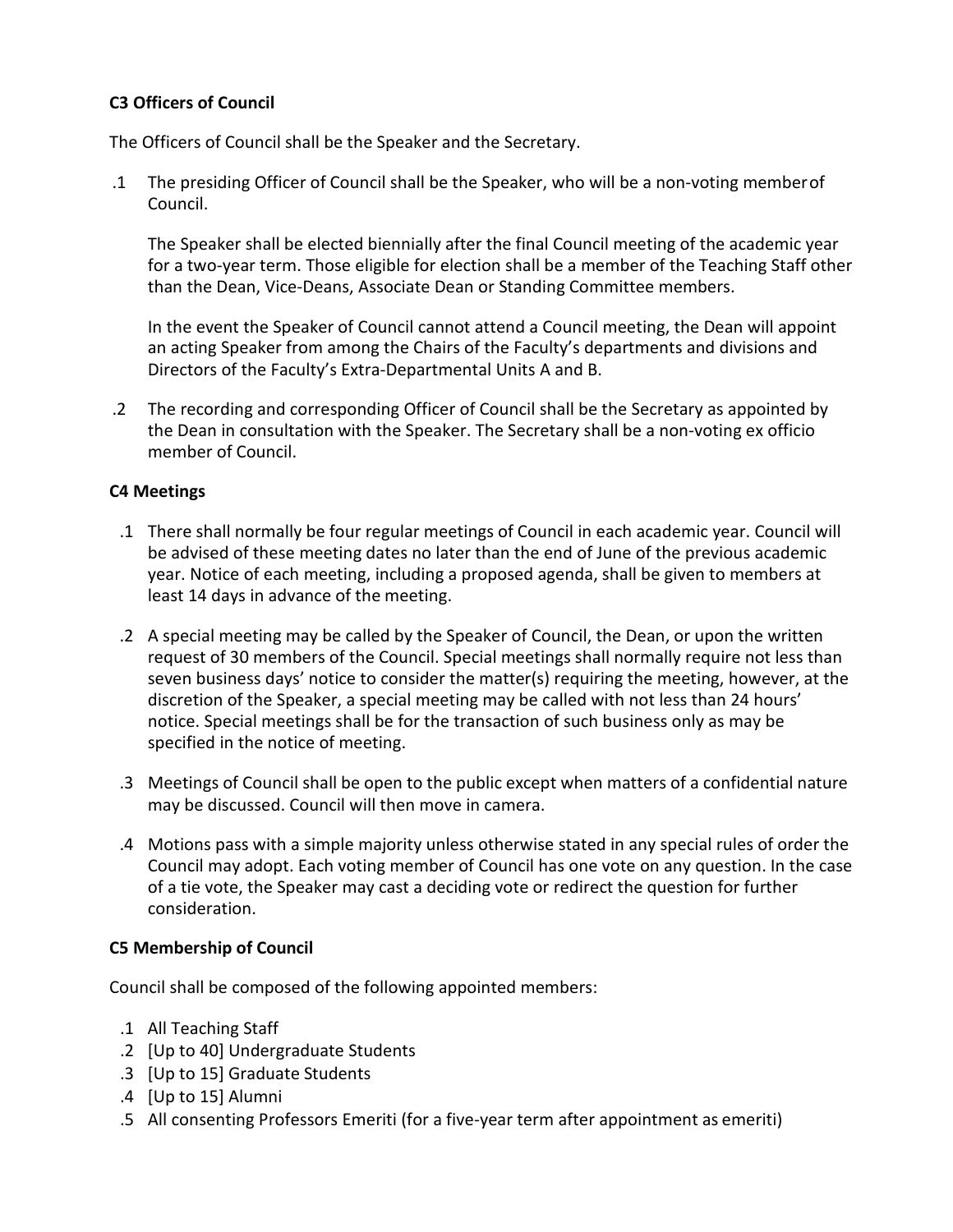- .6 The Registrar of the Faculty, ex officio
- .7 [Up to 11] Administrative Staff
- .8 [Up to 15] University Officers and representatives from appropriate Divisions of the University, including, ex officio, the President of the University or designate; the Vice-President and Provost or designate; the Dean of the School of Graduate Studies or designate; and the University Librarian or designate
- .9 The Secretary of Council, ex officio

## **C6 Term and Quorum of Council**

- .1 Unless otherwise stated, the term of office of members of Council and its Committeesshall be from July 1 to June 30.
- .2 The quorum for meetings of Council shall be 45 members.

## **C7 Council's General Powers and Duties**

Subject to the provisions of the *University of Toronto Act, 1971*, as amended, and the approval, as required or as appropriate, of the Governing Council of the University, Council shall have the following general powers and duties:

- .1 Council shall determine its composition and the number, composition and authority of its committees.
- .2 Council shall recommend for approval to the appropriate body of Governing Council amendments to divisional academic policies. Academic policy sets out the principles for, the general directions of, and/or priorities for the teaching and research activities of the Faculty.
- .3 Council shall play an advisory role, tendering advice to the divisional administration.

## **C8 Council's Specific Powers and Duties**

Council shall have the following specific powers and duties:

- .1 Council shall determine the rules and regulations for governing its procedures and its decisions shall be made by resolutions passed at its meetings.
- .2 Council shall pass Bylaws setting forth its procedures and regulating the exercise of its powers, the calling and conduct of its meetings, and the method of appointment or election of its members.
- .3 Council shall have the power to establish, alter, or disband its committees as deemed necessary and to determine their composition, authority, quorum and method of appointment of their members and chairs. Council has authority over recommendations brought forward by such committees, be that in its decision-making capacity or in its advisory role.
- .4 Standing Committees of Council shall be listed in the Bylaws. Each Standing Committee shall maintain a manual that describes its composition, powers and duties and each such manual shall be reviewed and revised or re-affirmed by the Standing Committee, normally on afive-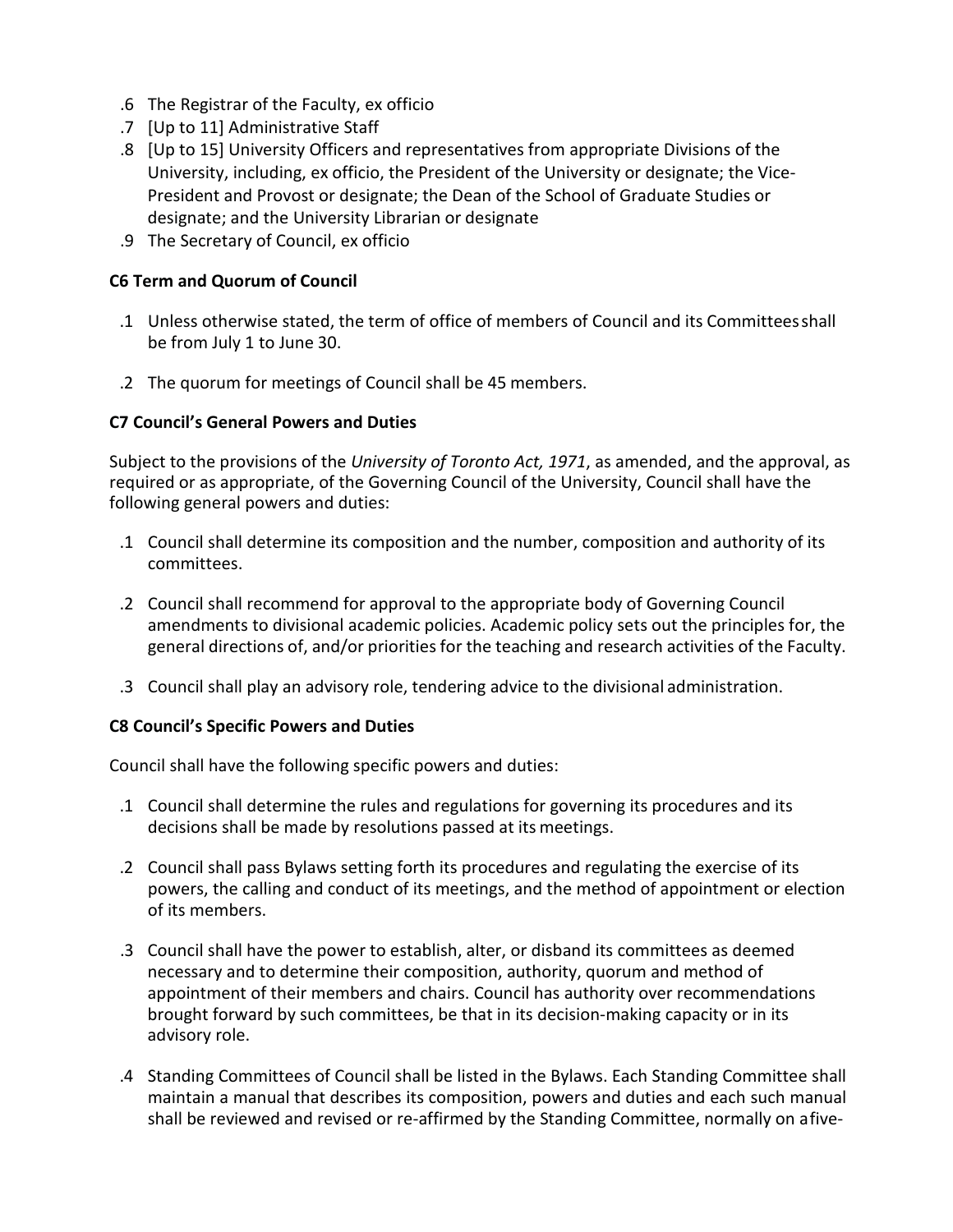year cycle. The creation of and revision to such Standing Committee manuals shall be subject to the approval of Council.

.5 Council shall consider the content, quality and requirements of the academic programsand courses of study that lead to degrees, diplomas, certificates, credit and non-credit courses over which the Faculty has authority; consider proposals for the closure of any such programs or courses of study; and monitor the quality and standards of the programs and courses of study.

Council shall recommend for approval to the appropriate body of Governing Council proposals for new academic programs.

Council shall have delegated authority to approve proposals for the establishment and closure of Category 1 and Category 2 for-credit certificates in accordance with the Policy on Certificates (For Credit and Not-for-Credit). These approvals shall be reported annually for information to the appropriate body of Governing Council.

Council shall have delegated authority to approve proposals for major and minor modifications to existing academic programs, diplomas<sup>1</sup> and certificates. All major modifications shall be reported annually for information to the appropriate body of Governing Council.

- .6 Subject to the provisions of the above, Council may delegate its authority for the approval of minor modifications to academic programs to various committees. All such changes shall be reported for information to Council. The decision of whether a matter is major or minor may be made by the Committee Chair in consultation with the Speaker of Council, and/or the Dean or the Dean's designate, and/or the Vice-President and Provost or the Vice-President and Provost's designate.
- .7 Council shall consider and recommend for approval to the Governing Council proposals concerning academic units. Council shall also review and approve or recommend for approval to the Governing Council proposals concerning Extra-Departmental Units in the Faculty, pursuant to the Policy on Interdisciplinary Education and Research Planning, and the Guidelines for Extra-Departmental Units.
- .8 Council may be one venue in which consideration and discussion of a review report of an academic program and/or unit may occur, consistent with the protocol outlined in the *University of Toronto Quality Assurance Process*.
- .9 Council shall have delegated authority to approve transcript notations within existing degree programs, in accordance with University policy. An annual report on such actions, as required by policy, shall be provided for information to the appropriate body of Governing Council.

<sup>1</sup> Definitions of major modifications of existing programs, minor modifications, and new academic programs are provided in the *University of Toronto Quality Assurance Process* and are subject to change. Guidance from the Office of the Vice-Provost, Academic Programs, should be sought prior to the development of any such proposal.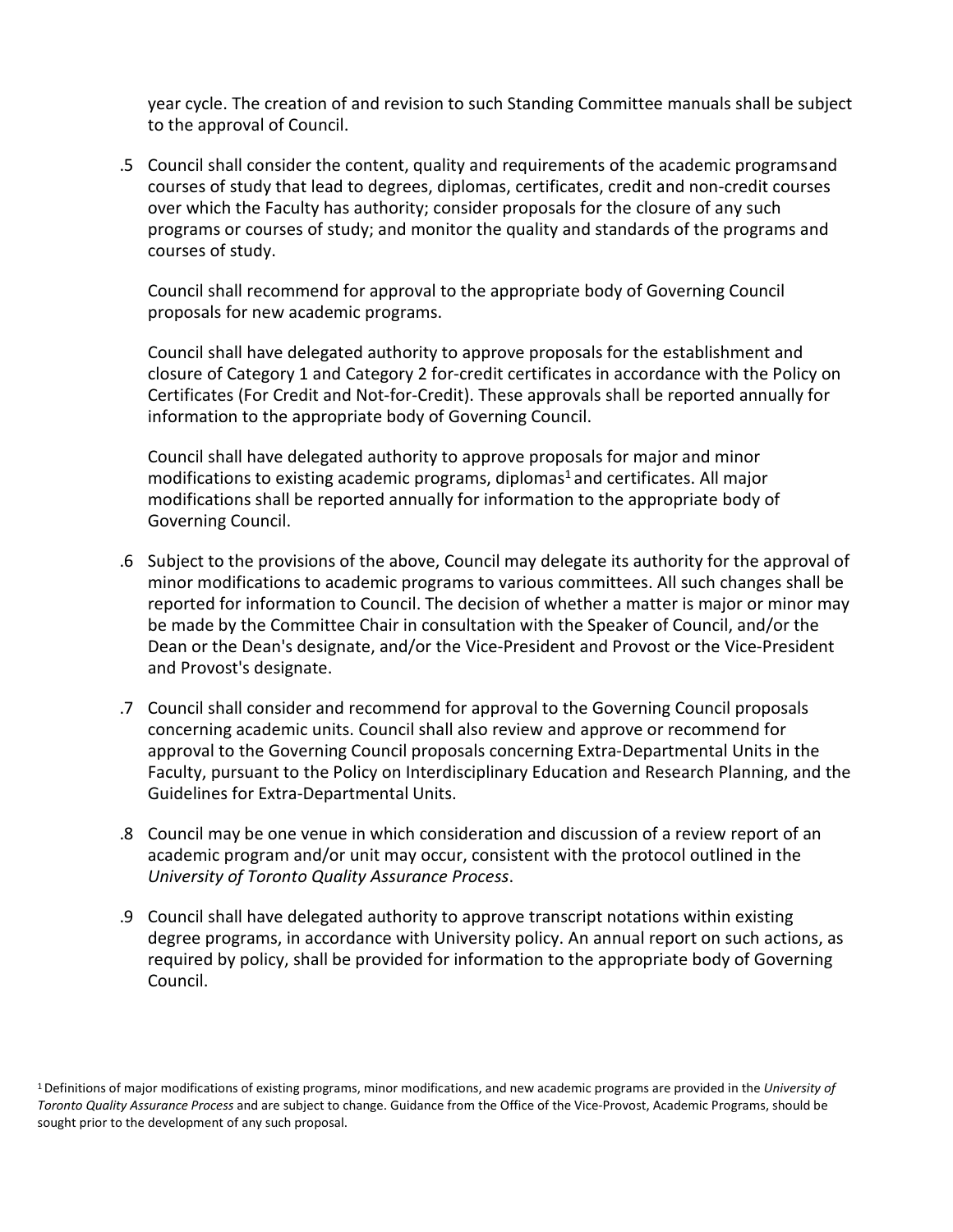- .10 Council shall determine and regulate the standards of admission of students to theFaculty. New admissions policies and practices or amendments to existing ones which affect the whole Faculty are recommended to the appropriate body of Governing Council for approval.
- .11 Council shall award scholarships, bursaries, prizes and other awards in the gift of the Faculty and may delegate this responsibility to committees or Officers of the Faculty.
- .12 Council shall establish policies and procedures with respect to petitions and appeals by undergraduate students in connection with the application of academic rules and regulations by Officers of the Faculty or by instructors in connection with academic standing in the Faculty. A Committee of Council shall make rulings on all such appeals and such rulings shall be final and binding, subject to an appeal to the Governing Council.

Procedures for academic appeals by graduate students are determined by the School of Graduate Studies in accordance with the *Policy on Academic Appeals within Divisions*.

## **C9 Powers and Duties of Dean**

Council recognizes that the Dean exercises powers under the authority of the *Policy on Appointment of Academic Administrators*, as amended from time to time, as follows:

- .1 The Dean of the Faculty is its Chief Executive Officer and reports directly to theVice-President and Provost or delegate.
- .2 While the Dean may delegate authority to other academic administrators in the Faculty, the Dean retains responsibility for the overall direction of the Faculty and, in particular, for authority over the budget and other financial matters, personnel matters, including appointments and promotions, and extra-Faculty relationships. In this respect, Council recognizes that the Dean has ultimate authority for the allocation and management of the Faculty's resources.
- .3 The Dean shall consult with members of the Faculty on matters of policy and practice but is ultimately responsible for all administrative decisions that are within the Dean's jurisdiction and authority.
- .4 The Dean shall consult with Council on administrative proposals that may have a significant impact on the academic programs of the Faculty.
- .5 The Dean may advise Council of the resource implications of proposed academic policies.
- .6 The Dean, from time to time, may seek advice from a Committee composed of Chairs and Directors.

# **C10 Faculty Resources**

.1 The Chair of a department in a departmentalized Faculty and the Director of an Extra-Departmental Unit A or B is the Chief Executive Officer of the department or Extra-Departmental Unit and reports directly to the Dean. While the Chair or Director may elect to delegate authority to other academic administrators in the department or Extra-Departmental Unit, he/she must retain responsibility for the overall direction ofthe